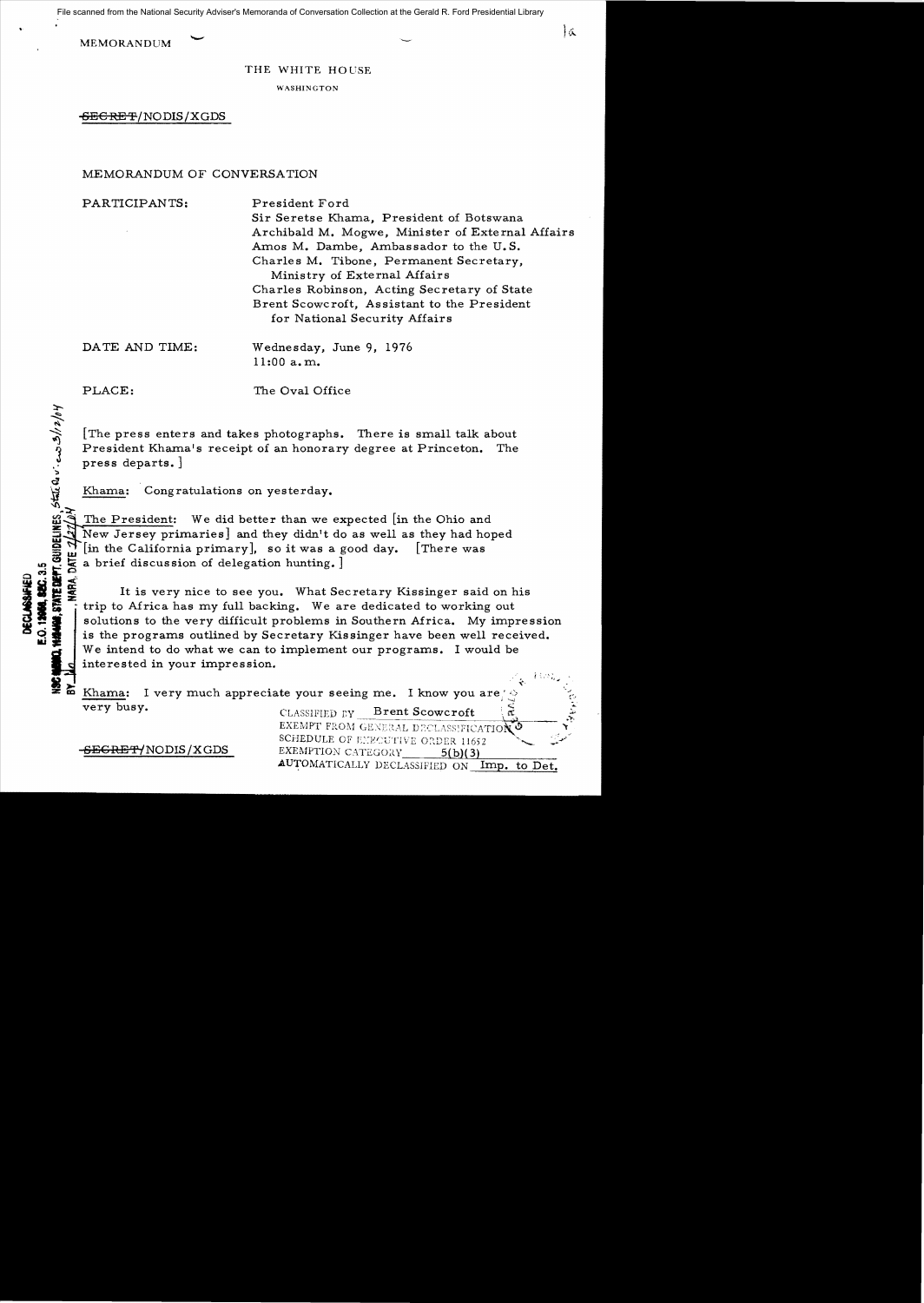### SECRET-NODIS/XGDS 2

-

We appreciate the United States expression of policy that you weren't supporting Ian Smith in Rhodesia. We had wondered for some time what the U.S. position was, so we were happy to hear it.

I got a letter from Secretary Kissinger saying he planned to meet with Vorster. Vorster is the key man. Without him Smith couldn't survive.

We have been talking to the leaders of the liberation groups --President Kaunda and 1. Many people have said that talking to them was a waste of time, but we felt that violence doesn't achieve very much and it is better to talk a solution if possible. So we tried to talk for so long as talking didn't become difficult. We didn't get very far. We asked Vorster to put more pressure on. He said he could only go so far.

The President: Because of his domestic situation?

Khama: Yes. He has to be careful of his own nationalists. Smith has a lot of sympathy from the right wing group in South Africa and some within Vorster's own party. Many there think that majority rule won't solve the problem. There was a growing awareness of the growing bitterness of the blacks, the demand for majority rule and a question as to what the blacks would do if they got power in their hands. But the blacks saw other territories getting their independence and they were still being repressed. They felt that talking was a waste of time and that only violence would work.

I argued that we got independence peacefully, and that blacks and whites have lived in Botswana peacefully for ten years. We see no reason why it can't be so in Rhodesia.

The President: What are the proportions in Botswana?

Khama: About 5,000 whites and about 7,000 blacks. Vorster does seem to realize that the situation is becoming desperate. He has said a race war would be terrible to contemplate. And we hoped he would do more to put pressure on Ian Smith.

The President: Has guerrilla warfare increased?



-<del>SECRET/</del>NODIS/XGDS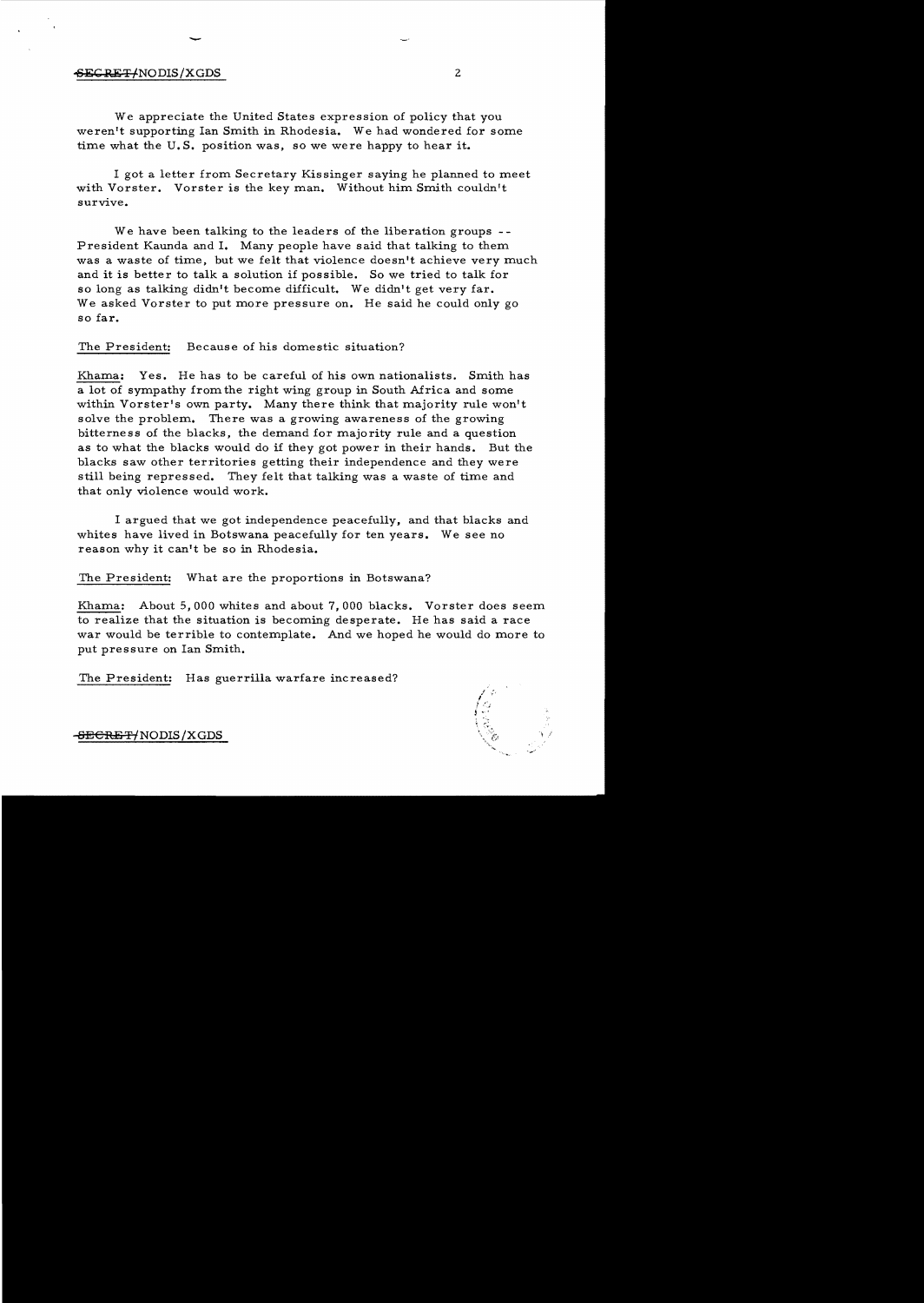# $\overline{\phantom{a}}$  $-$ SEGRET/NODIS/XGDS 3

Khama: Yes, it has. I hope you can be of help as Secretary Kissinger has recently declared.

The President: We want to be as helpful as we can to you in your situation. I understand we are discussing FMS in modest amounts and we do want to do what we can.

Khama: We don't want military equipment to join in the fighting. For a long time - - since our independence - - the basis of our defense was that we were unarmed. Now it is a great weakness, because all know there is no force to stop them.

There is one other point. Secretary Kissinger said the United States would be prepared to help any country which closed its borders with Rhodesia, and to help in conjunction with others. We would like to close the border if we thought it would hasten the end of the regime and bring majority rule. But it is difficult for us because our exports depend entirely on the Rhodesian-owned rail line. To close it would be disastrous for us.

We know Zambia has closed its border and is using alternative routes -- which is difficult. But for us there are no alternatives. South Africa would not be sympathetic to us if we deliberately closed the border. For these reasons we have been cautious. It is not just the money we would lose, but our economy would come to a halt. We have long hoped to take over the line so it would be ours, but what is difficult is the cost of the takeover. We had thought to do it over a number of years. So we know how Secretary Kissinger's remarks were meant but I wanted you to know how difficult it is for us.

The President: We are working for repeal of the Byrd Amendment to bring us into conformity with the UN, but there are some problems on the Hill.

One question I always get is how certain can we be that minority rights would be assured in Rhodesia? What can I answer?

Khama: I don't know how you can assure it. In Botswana, everyone's rights are equally guaranteed and are equally protected. There is no problem with us. To give special rights or protections isn't right either. We must treat all people equally. If you believe in justice and freedom,

> $\sim$  0, \. ..-.,,,,......

 $-$ <del>SECRET</del>/NODIS/XGDS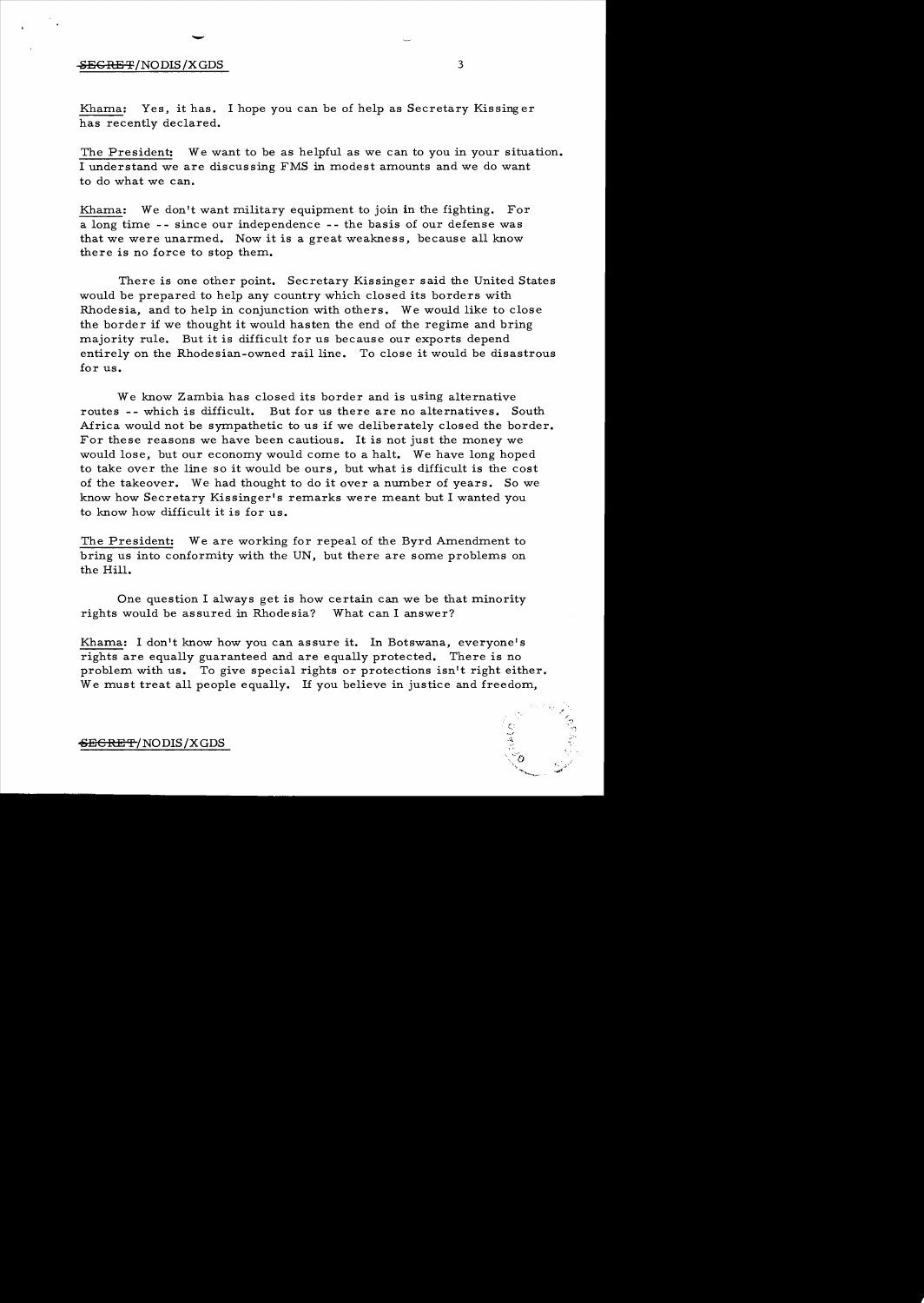## SEGRET/NODIS/X GDS 4

-

you will abide by them. Just putting them into words doesn't mean they will be carried out. We have seen cases where things aren't going to the liking of leaders in some countries; the constitution is torn up.

The President: I assume you will continue to work toward a peaceful solution with Britain and others.

Khama: We really appreciate this. But we feel we are sitting on a volcano. If the rail line were closed through no act of ours - - for example, if Rhodesia needed all their manpower elsewhere and the trains stopped -- we would be in the same situation as if we closed it ourselves. Our effectiveness as an influence would end because so would our existence as a state. But we are powerless to do anything about it. That is why Secretary Kissinger's remarks about helping together with others of like mind was taken very seriously. I hope something could be done.

The President: We are looking into what can be done. What are your major exports?

Khama: We ship copper  $(?)$  to a U.S. company in Louisiana, beef to the European community, and most other exports are for South Africa.

The President: We will look with as much sympathy as we can both on economic and foreign military sales to be as helpful as possible. We appreciate your cooperation. You have been a very constructive influence for moderation in the area.

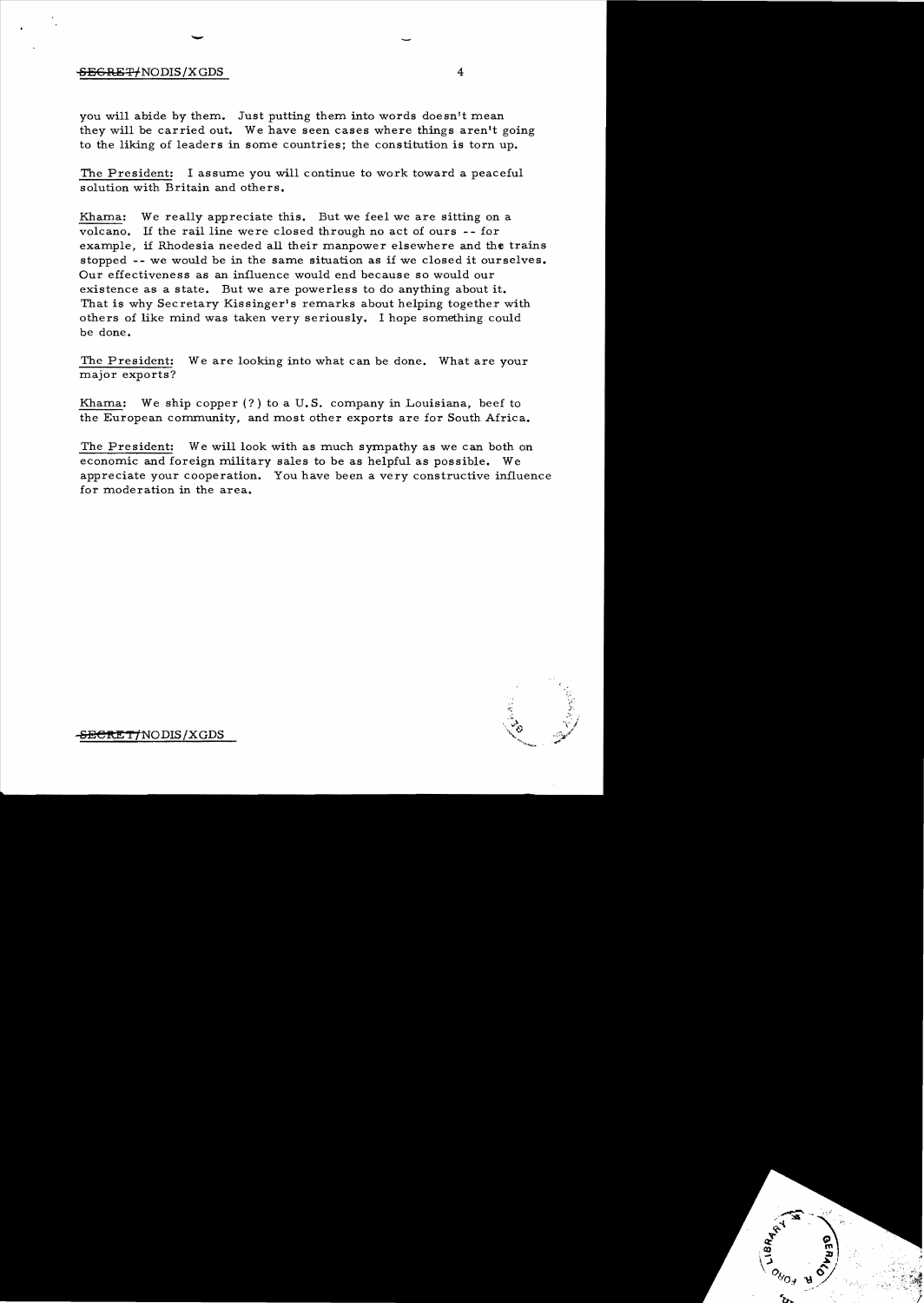#### THE WHITE HOUSE

3-310

**WASHINGTON** 

<del>SONFIDENTIAL (</del>GDS)

# MEETING WITH SIR SERETSE KHAMA PRESIDENT OF BOTSWANA 'Wednesday, June 9, 1976  $11:00$  a.m.  $(30 \text{ minutes})$ The Oval Office

From: Brent Scowcron

#### **I.** PURPOSE

To emphasize the intention of the United States to play an active and constructive role in promoting peaceful change in southern Africa.

# II. BACKGROUND, PARTICIPANTS & PRESS ARRANGEMENTS

Background: President Khama is on a private visit to the United States to receive an honorary LL. D. June 8 from. Princeton University. He is most anxious to meet with you to emphasize his moderate approach to majority rule in Southern Africa. He opposes Soviet and Cuban intervention, but recognizes that liberation groups could ask for their assistance in the absence of concrete steps toward majority rule. He may also share with you his concerns over the impact on the economy and internal security situation of his country of possible steps against Rhodesia.

Botswana, which has a multi-party democracy and a free enterprise economy, has made good economic progress in recent years based largely on exports of livestock and minerals. These exports, however, are dependent on the continued operation of a Rhodesian-owned and administered railroad, which is also the major rail link between Rhodesia and South Africa. President Khama believes that closure of

I<del>DENTIAL,</del> (GDS)

 $7/27/04$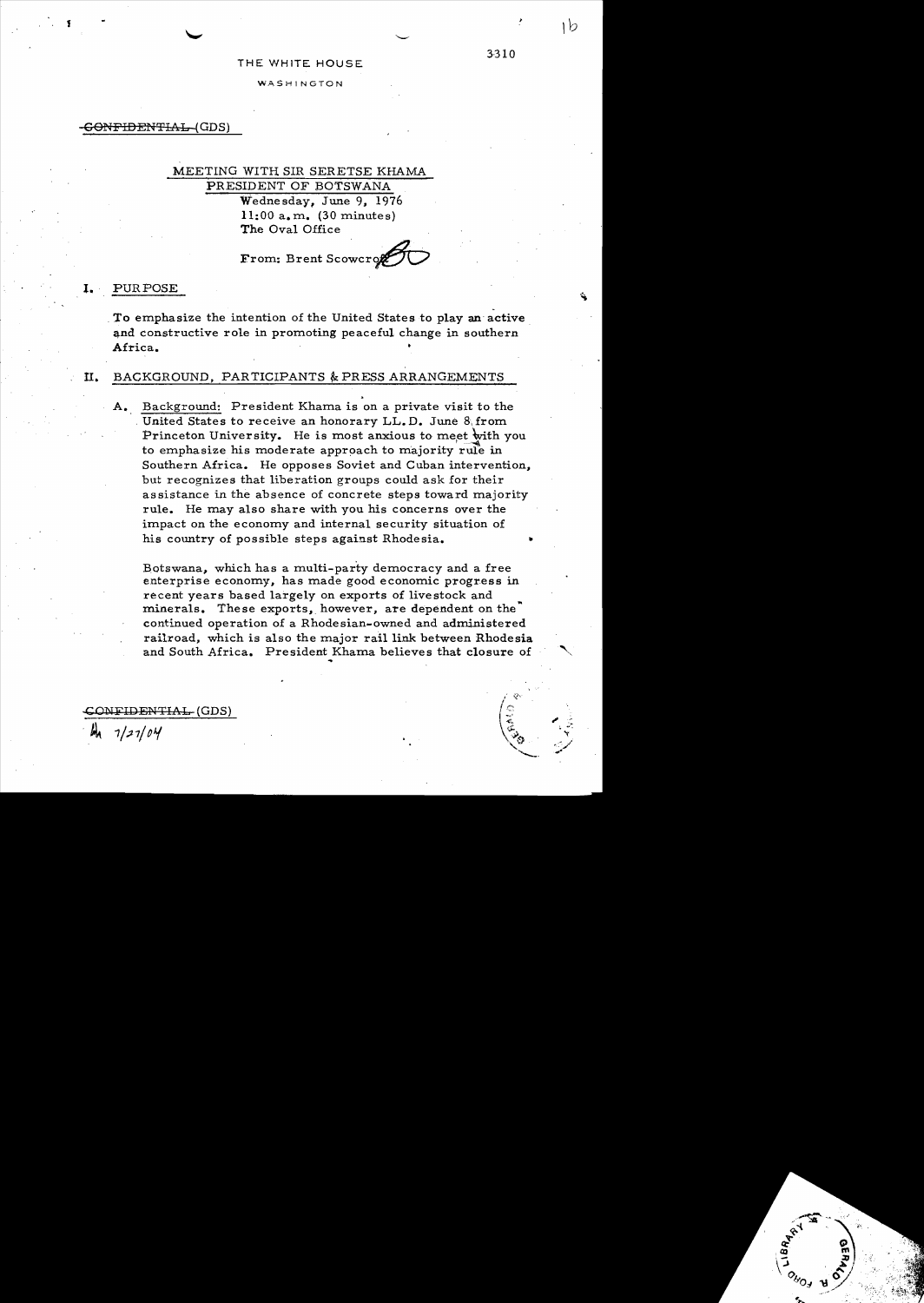#### $\texttt{GONFDENTHAB}$  (GDS)  $\qquad \qquad \texttt{2 -}$

I

the Botswana-Rhodesian border, cutting off this vital Rhodesia supply line, would help bring down Smith and possibly minimize bloodshed. He doe's not presently plan to take this step because of the damage it would do to Botswana's economy, but he is concerned about the extent of  $U_{\bullet}S_{\bullet}$  support should the railroad be closed by an act of war. The State Department has told Khama that we have no wish to bring pressure to bear on him to close the border, but that we are willing to participate in a major international effort to assist Botswana if it does lose the use of the railway.

President Khama may also raise Botswana's internal security situation, which has been aggravated in recent months by insurgent activity aimed at Rhodesia and by Rhodesian reaction. Botswana's effective security force numbers only 60 men, and President Khama is concerned that in spite of his policy of not harboring liberation movements. Botswana is powerless to stop them from using its territory as a base for operations against Rhodesia. In view of this, Khama may indicate his need for limited amounts of military assistance. We are considering recommending to you that Botswana be declared eligible for FMS credits as an indication of US support for considering recommending to you that Botswana be declare<br>eligible for FMS credits as an indication of US support for<br>Khama's moderate course.

Your purpose in this meeting will be to listen sympathetically to President Khama's account of his fears for Botswana's economic and security situation, to encourage him in his attempts to find moderate solutions to 'the problems of southern Africa, and to assure him of our desire to be helpful should Botswana suffer because of actions taken against Rhodesia.

- B. Participants: President Khama, Minister of External Affairs Archibald M. Mogwe, Botswanan Ambassador to the U.S. Amos M. Dambe, Mr. Charles M. Tibone. Permanent Secretary, Ministry of External Affairs [Biographic data 'on the foregoing are at Tab B], Acting Secretary of State Robinson and Brent Scowcroft.
- C. Press Plan: Press photo session. Meeting to be announced.

<del>CONFIDENTIAL (</del>GDS)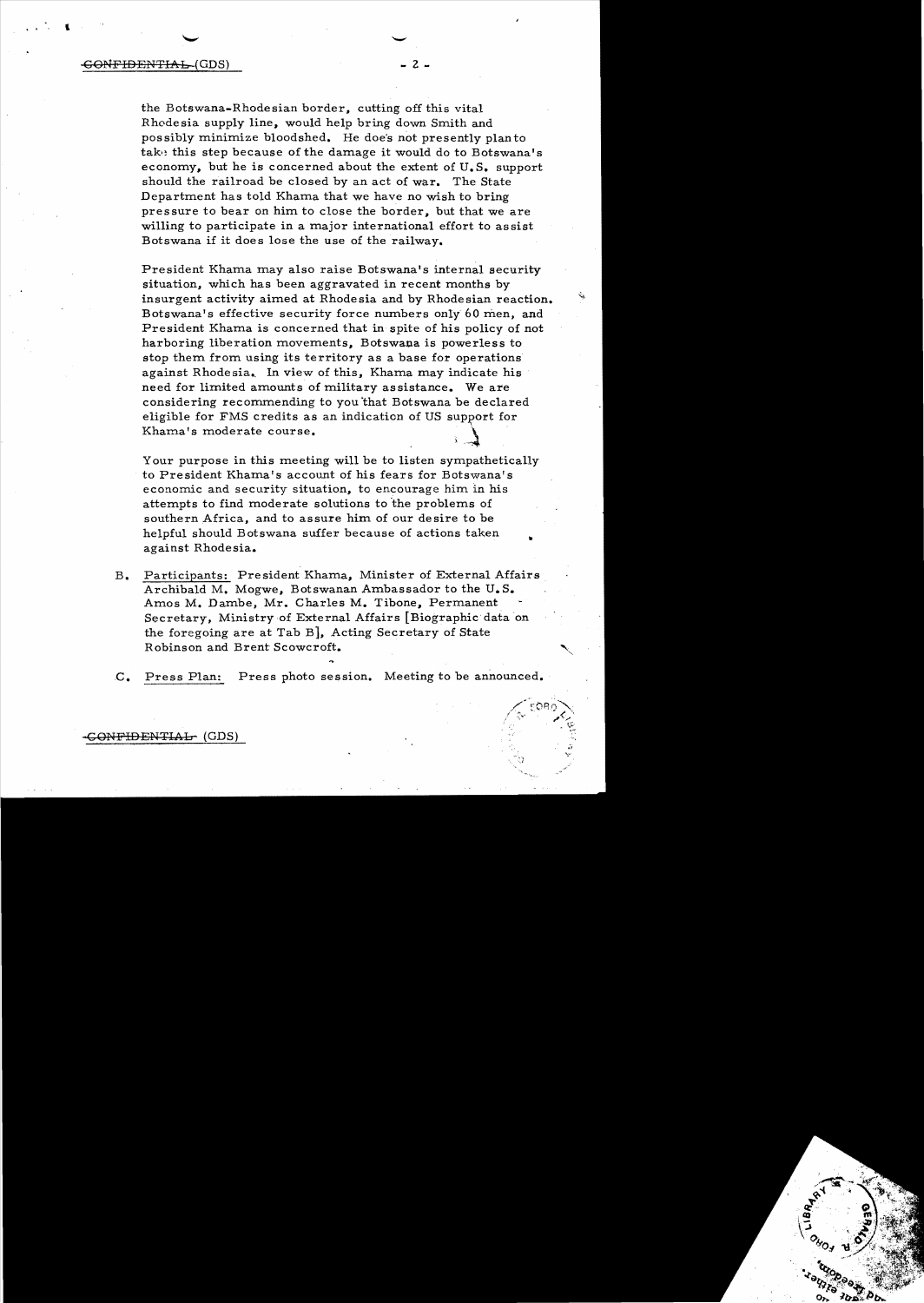#### GONFIDENTIAL (GDS) - 3

.',  $\hat{i}$ 

# III. TALKING POINTS

- 1. Congratulations, Mr. President, on your receipt of an honorary LL.D. from Princeton. I think it is altogether fitting that your accomplishments should have been recognized by one of our great universities.
- 2. The United States values the increasingly close relations between our two nations. We look forward, in the spirit of Secretary Kissinger's Lusaka speech, to close coopera tion with you on matters of common interest.
- 3. I would like very much to hear your assessment of developments in southern Africa, and particularly your assessment of prospects for an acceptable settlement in Rhodesia.
- 4. I understand why Botswana must keep open its borders with Rhodesia. We would certainly be willing to participate in an international effort to assist if you should lose use of the railway. We wish to remain in close touch and to consider how we might be of assistance.
- 5. Secretary Kissinger's Lusaka speech opens a new  $\overleftarrow{\mathtt{gra}}$  in our relations with Africa. We hope to provide dur-African friends with an alternative to violence and to strengthen our relations with Africa by moving forward with you on critical problems of self-determination and economic development.
- 6. As you are aware, Secretary Kissinger will meet with Prime Minister Vorster in Europe later this month. I know that the Secretary has been coordinating closely with you and other African leaders in preparation for that meeting. I want to make clear that we are intensifying our contacts with South Africa to encourage South African support for the Lusaka program. We welcome your ideas on how thiscan be st be accomplished.

**ONFIDENTIAL-(GDS)**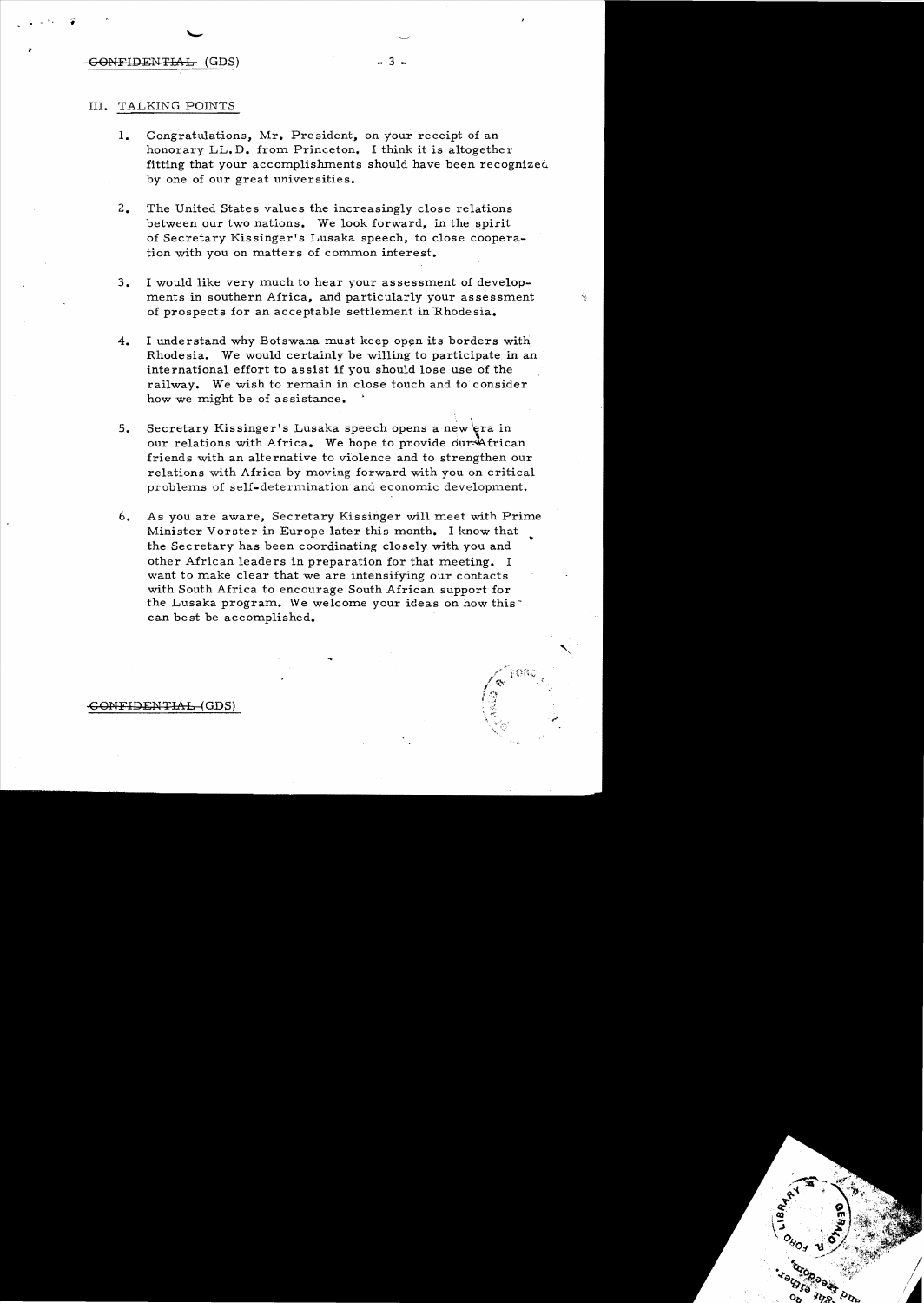Seretso Khama / President

Pierin (Sonate Tolk obent Khon degre et Permoton) Lungart L'Ingendation en gratades discorrelles thy hyped, so it mos judday. (Big desire of deligets harting) To working out is hating to may dif. puts in suchéen. My nogerant à progresse mitound to low but we kan to implement our proges devant la nortelain pour K I messing une, (may) We appearente US expression of porting that you went enjoyeding someth. We had wearbert for constant what it & partir mas se me hoppe to have it. Greenbetter forme to planned to emet as Vachen, Voirton à a her man, vilochen Somit condant survive. We have been talking to a backer of a binatur parge - Kanuda + 2. Um have Ford Tothing & Then was a worte of him, but me fait circulare donnaît artisie un under it butter talk a solution of possered. So we tried to talk for to long os talking church he were dif. We can drift get E.O. 12958, SEC. 3.5<br>NSC MEMO, 11124198, STATE DEVT. GUIDELINES, STAL Dev. europe 112/04<br>BY DAL MARA, DATE 1/27/04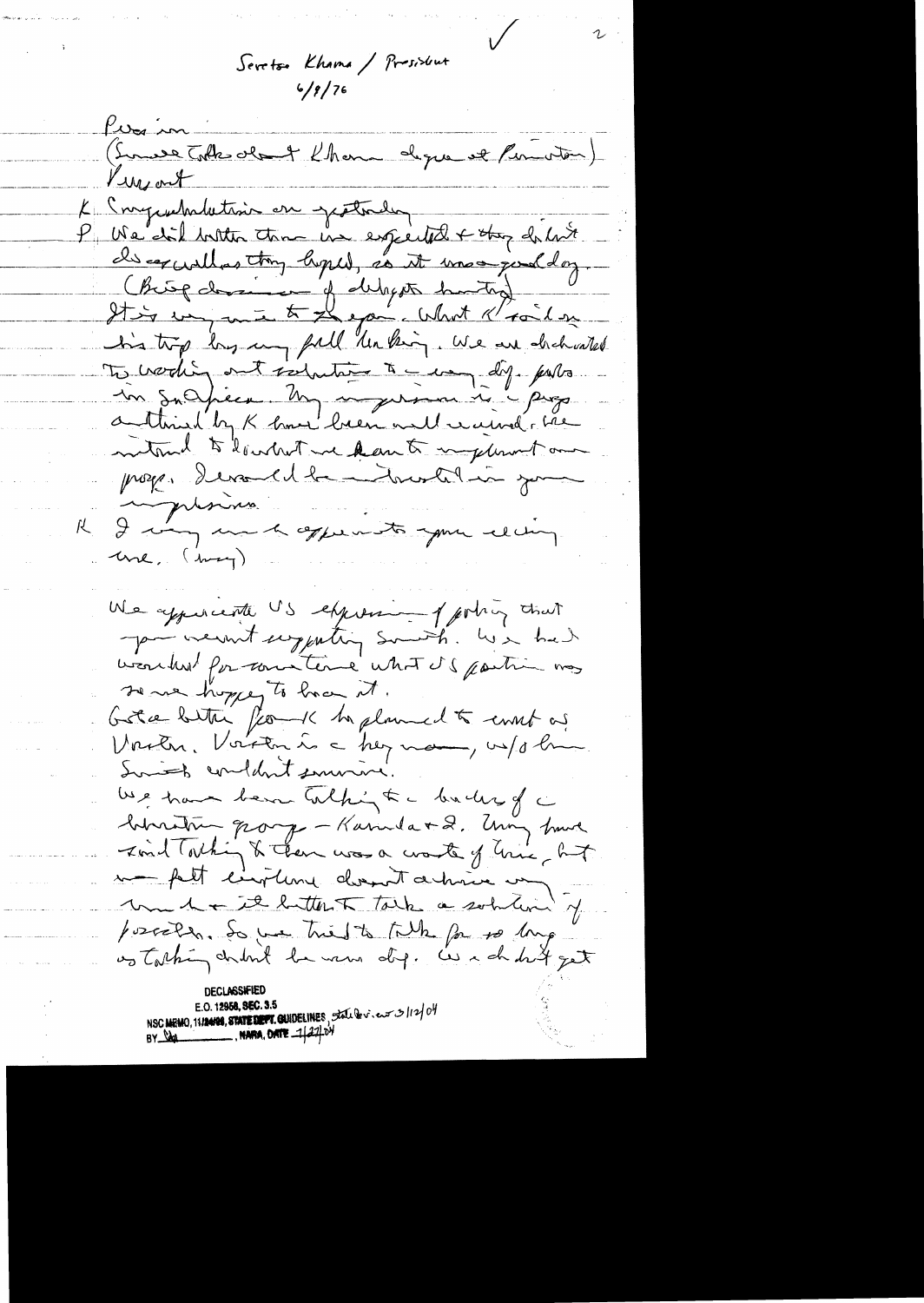uny for We could Verster & fort man preside on Hermel head why go 10 for. l'herance of ling dominant ent? K Yes, Ha hus te se cause y ha anne nathate. Swritch has a lot of sympathy of a regart wing Jeony un 5 A + seral us/in Vostris ann peuty. prior; There impagnonning amounter of a germing buttons f a blaks, colerand for magasty me a pusti be Ewhat he ble he and I do if they got fant in This homes, But the blacks seens other Trustees exting calpher + they star every upworld. They felt taking a wosterf true + and construe would werk. I can quarel tout was got eit plus percefully that for 10 ga. We see the mean why it can't he go in Kholen l'artistance proportions in place & about sico white + about ? verson leasher Vouste dus sum to realize a disposition of a set - he has said on la a avon und ha traibility contraphed-time hyped her would de mont parferment de Souvel. K yei, it has. I have you can be glulf as K has unthe heland. P CS mont to lo as helpful as we can know eyour sermation, I will stand and driving Frag in un chat autot me de unit to dentit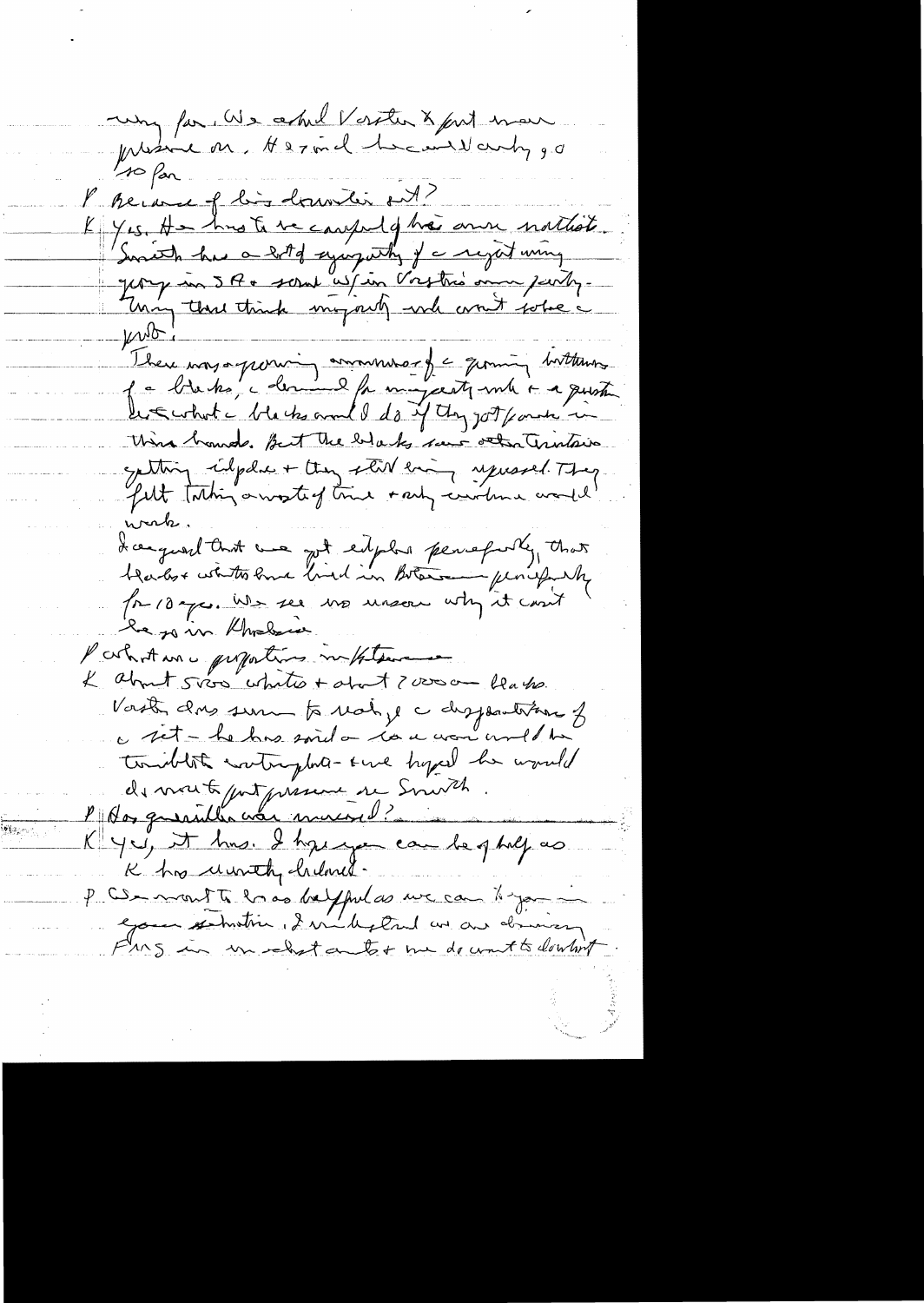K au count mont mil e prix to join in a fighting. For a largetion to do me ideals a tosis form def une vie mere innannel. Union t à a great weakness, because all humen this to no pare to stychum. Havid<br>Montre one other part, Otale CS be present to halp any country which closed its backers or Koholesia, July in important of stars USe nould tribe des chordrig actest acceled traction a level of component thing may not will. But it is dig for us because me X lyend entaily on a Charais mud roul hun. To close it would be desasting. We know Zantin has leach its backs of to ersing alt wortes - which is dij. But for en this one aro alterantivo. SA would not be Agency to the of me deliberately that I had For the woodwar have her continues & is not just a many we would love het un errain would came to a holt. We have long loged to take ever a line so it would be mus, but what is lif. is a cost of a laticum. tre had that death ones a # Jages. So us hvou how R's unach our meant but I worked you to have how light is forme Pluseau mortin for rejeal of BepelComment & bing justoan Halle One prestin I always get is har certains in was in that maninity ingthe world in assumed in Phoelesine Whote an 2 answer.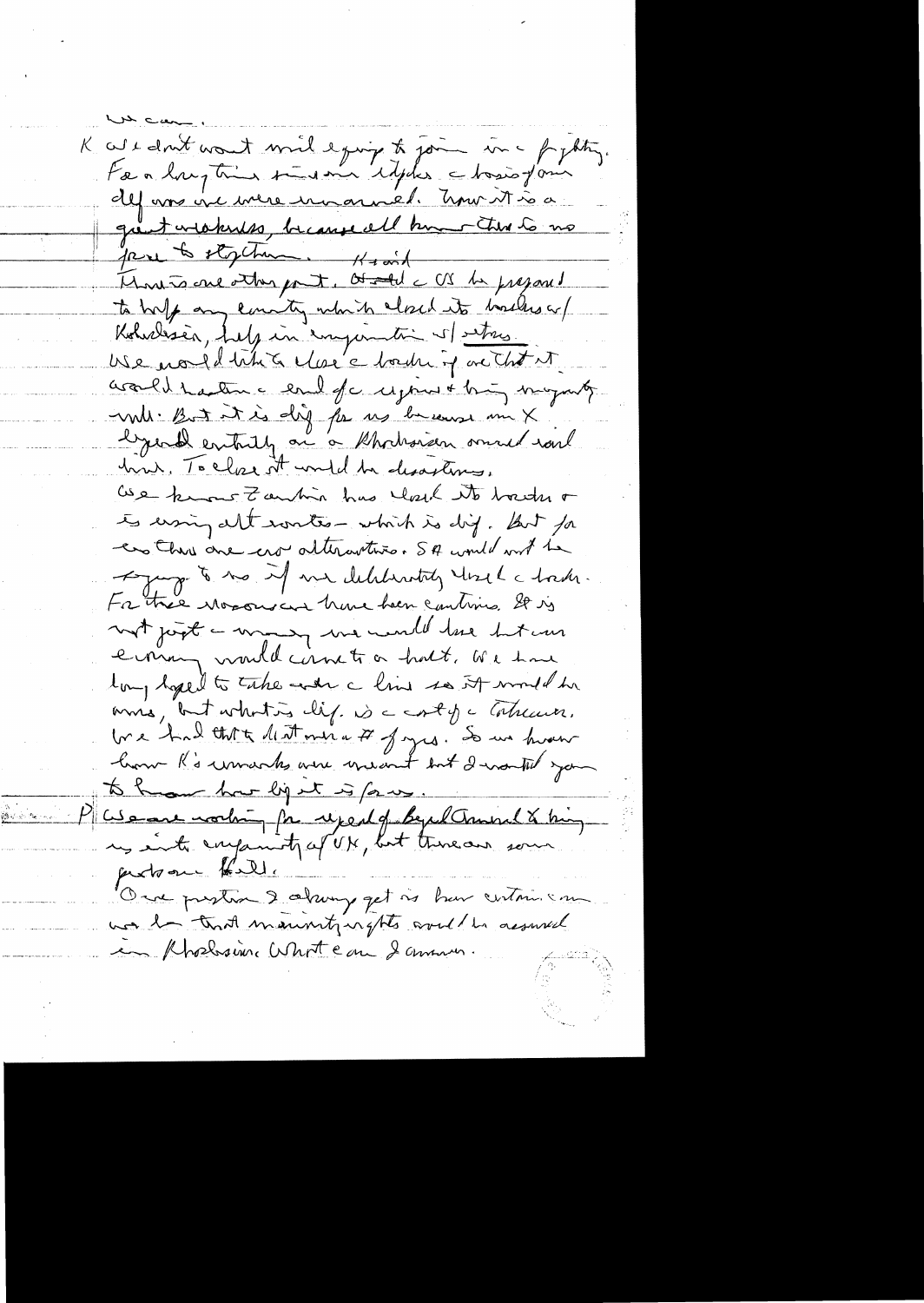K I don't know how you can assume it. So. Boterrous of everyone's erythets are equally. Journanted + are equally pertided. There is no proto w/ ero, To ques special injusts a protection ront crypt with the we must trist all equally Kyom taking in protiée + follow, que wird have sellen cases where Things and going to s loting of backles in the sound emitties, a emplitution tom my entire à ma mod perceful solutions w/ for a ontice. We really appear this. But me for me setting on a worldown. If a can think wire clear! Chung mg act of ones - for example if Rhockmin willed all their mongenier element a trains stopped, we would be in some sit as if we chosed it amazelves. Own effectiveness is our influence would ence become so would ome existent or on state. Kut me powerks to do anything about it. That why R's removale omt "taljing tratter af ortres of lite mind mas P les are bothing note what can be done. What K We ship wife to OS engage mansion, P We will had fas much page symp as Lecan both leave FNIST 1 as bulgfar as possible live eyell you eng, you had